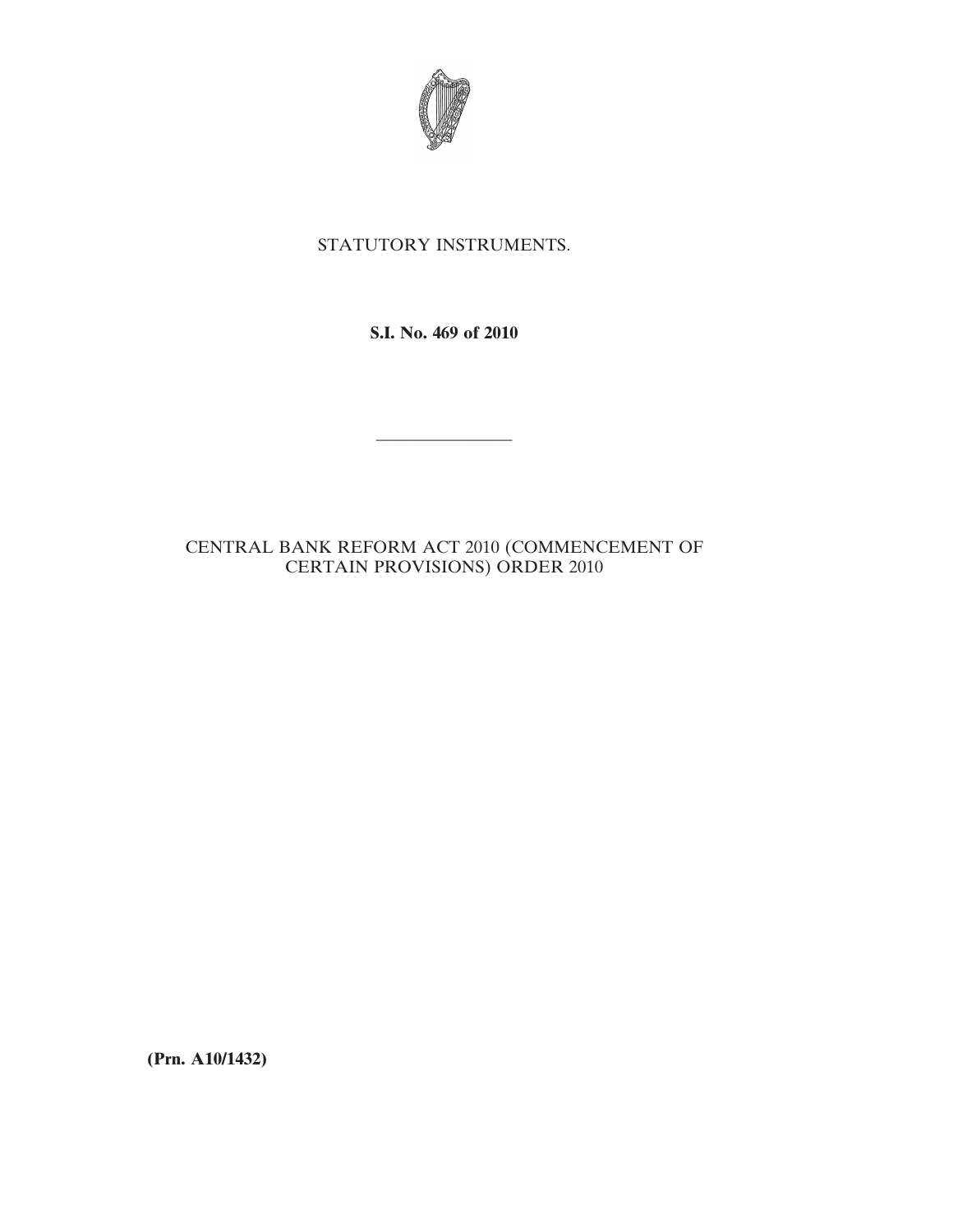## CENTRAL BANK REFORM ACT 2010 (COMMENCEMENT OF CERTAIN PROVISIONS) ORDER 2010

I, BRIAN LENIHAN, Minister for Finance, in exercise of the powers conferred on me by section 2(1) of the Central Bank Reform Act 2010 (No. 23 of 2010), hereby order as follows:

1. This Order may be cited as the Central Bank Reform Act 2010 (Commencement of Certain Provisions) Order 2010.

2. The 1st day of October 2010 is appointed as the day on which the Central Bank Reform Act 2010 (No. 23 of 2010) comes into operation, with the exception of the following provisions:

- (*a*) section 6;
- (*b*) section 15(5);
- (*c*) so much of Schedule 1, part 1, item 39 as inserts section 32B into the Central Bank Act 1942 (No. 22 of 1942);
- (*d*) Schedule 2, Part 5.

GIVEN under my Official Seal, L.S. 28 September 2010.

> BRIAN LENIHAN, Minister for Finance.

*Notice of the making of this Statutory Instrument was published in "Iris Oifigiúil" of* 1*st October*, 2010.